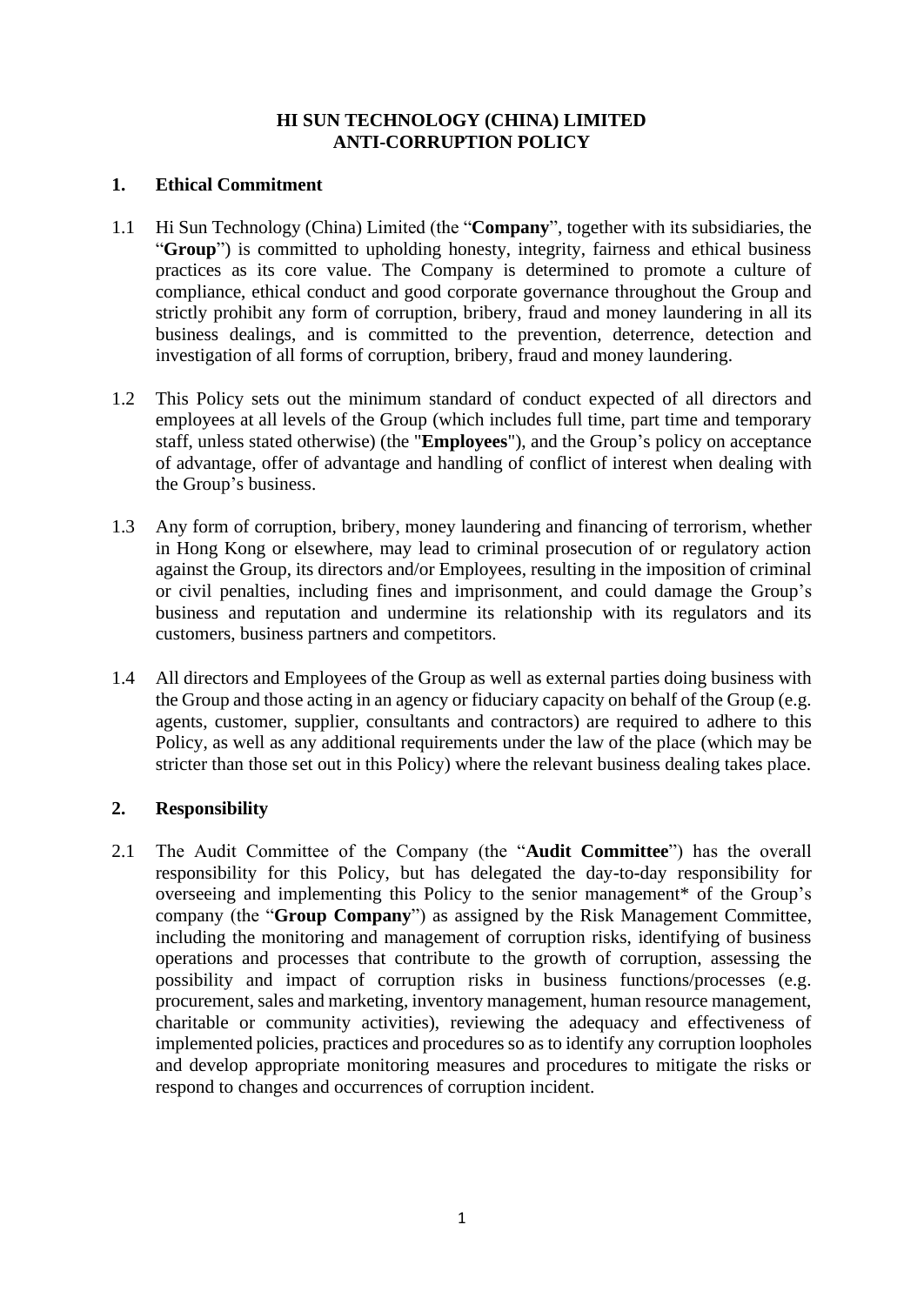- 2.2 The Audit Committee shall bring to the attention of the board of directors of the Company (the "**Board**") any material incidents relating to breaches of this Policy.
- 2.3 The Audit Committee is also responsible for monitoring and reviewing the effectiveness of this Policy and the actions following investigation of the cases reported.

## **3. Prevention of Corruption**

- 3.1 The Group prohibits all forms of bribery and corruption. All directors and Employees are prohibited from soliciting, accepting or offering any bribe in conducting the Group's business or affairs, whether in Hong Kong or elsewhere. In conducting all business or affairs of the Group in Hong Kong, they must comply with the Prevention of Bribery Ordinance (Chapter 201 of the Laws of Hong Kong) (the "**POBO**") and must not:
- (a) solicit or accept any advantage from others as a reward for or inducement to doing any act or showing favour in relation to the Group's business or affairs, or offer any advantage to an agent of another as a reward for or inducement to doing any act or showing favour in relation to his principal's business or affairs;
- (b) offer any advantage to any public servant (including Government or public body employees) as a reward for or inducement to performing any act in his official capacity or showing any favour or providing any assistance in business dealing with the Government or a public body; or
- (c) offer any advantage to any staff or member of a Government department or public body while they are having business dealing with such Government department or public body.

Advantage shall have the meaning ascribed to it under the POBO as amended from time to time which may include gift, fee, reward, commission, travel, accommodation, office, employment or contract.

## **4. Acceptance of Advantage**

- 4.1 It is the Group's policy that directors and Employees should not solicit or accept any advantage for themselves or others, from any person, company or organisation having business dealings with the Group or any subordinate, except that they may accept (but not solicit) the following customary business courtesies designed to build goodwill among business partners when offered on a voluntary basis:
	- (a) advertising or promotional gifts or souvenirs of a nominal value;
	- (b) gifts given on festive or special occasions that is reasonable, not excessive, appropriate and consistent with reasonable business practice; or
	- (c) discounts or other special offers given by any person or company to them as customers, on terms and conditions equally applicable to other customers in general.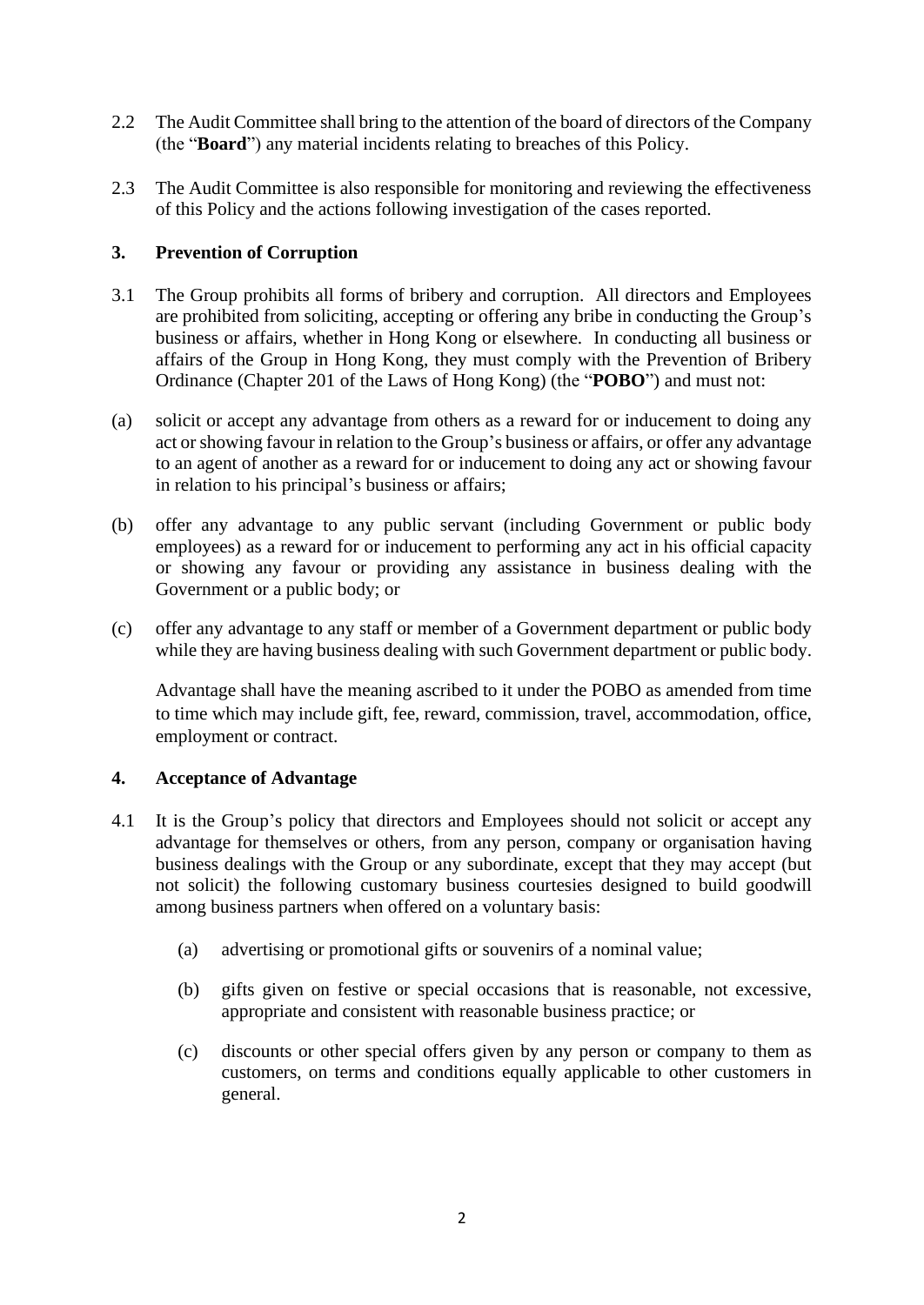- 4.2 Directors and Employees should decline an offer of advantage if acceptance could affect his/her objectivity in conducting the Group's business or induce him/her to act against the interest of the Group, or acceptance will likely lead to perception or allegation of impropriety.
- 4.3 Gifts or souvenirs described in paragraph 4.1 that are presented to directors and Employees in official functions are deemed as offers to the Group. If any director or Employee wishes to accept any advantage not covered in paragraph 4.1, he/she should state the details of such advantage and seek permission from the relevant senior management\* (the "**Approving Authority**") using Form A at Appendix 1. The Approving Authority shall follow the principles set out in paragraphs 4.1 and 4.2 as the approval criteria and seek guidance from the Audit Committee when it is necessary. Without the written approval of the Approving Authority, no directors or Employees shall accept such advantage.

# **5. Offer of Advantage**

5.1 Directors and Employees are strictly prohibited from offering advantages to any director, staff or agent of another company or organisation, for the purpose of influencing such person in any dealing, or to any member or staff of the Government department or public body when having any dealing with the Government department or public body, whether directly or indirectly through a third party, when conducting the Group's business. Even when an offer of advantage carries no intention of improper influence, it should be ascertained that the intended recipient is permitted by his/her employer/principal to accept it under the relevant circumstance before the advantage is offered (except if the relevant interest is an interest within the meaning of paragraph 4.1).

## **6. Entertainment**

6.1 Although entertainment is an acceptable form of business and social behaviour, directors or Employees should avoid accepting lavish or frequent entertainment from persons with whom the Group has business dealing (e.g., suppliers or contractors) or from his/her subordinates to avoid placing himself/herself in a position of obligation (whether actual or potential). According to the POBO, "entertainment" means the provision of food or drink, for consumption on the occasion when it is provided, and of any other entertainment connected with, or provided at the same time as, such provisions.

# **7. Record-Keeping and Other Documents**

- 7.1 The Group is committed to keeping proper records and following sound accounting policies. All company books, records, accounts and invoices must be created and maintained so as to reflect fairly, accurately and in reasonable detail the underlying transactions and the disposition of the Group business.
- 7.2 Directors and Employees should ensure that all records, receipts, accounts or other documents they submit to the Group give a true representation of the facts or business transactions. Intentional use of documents containing false information to deceive or mislead the Group, regardless of whether there is any gain or advantage involved, may constitute an offence under the POBO.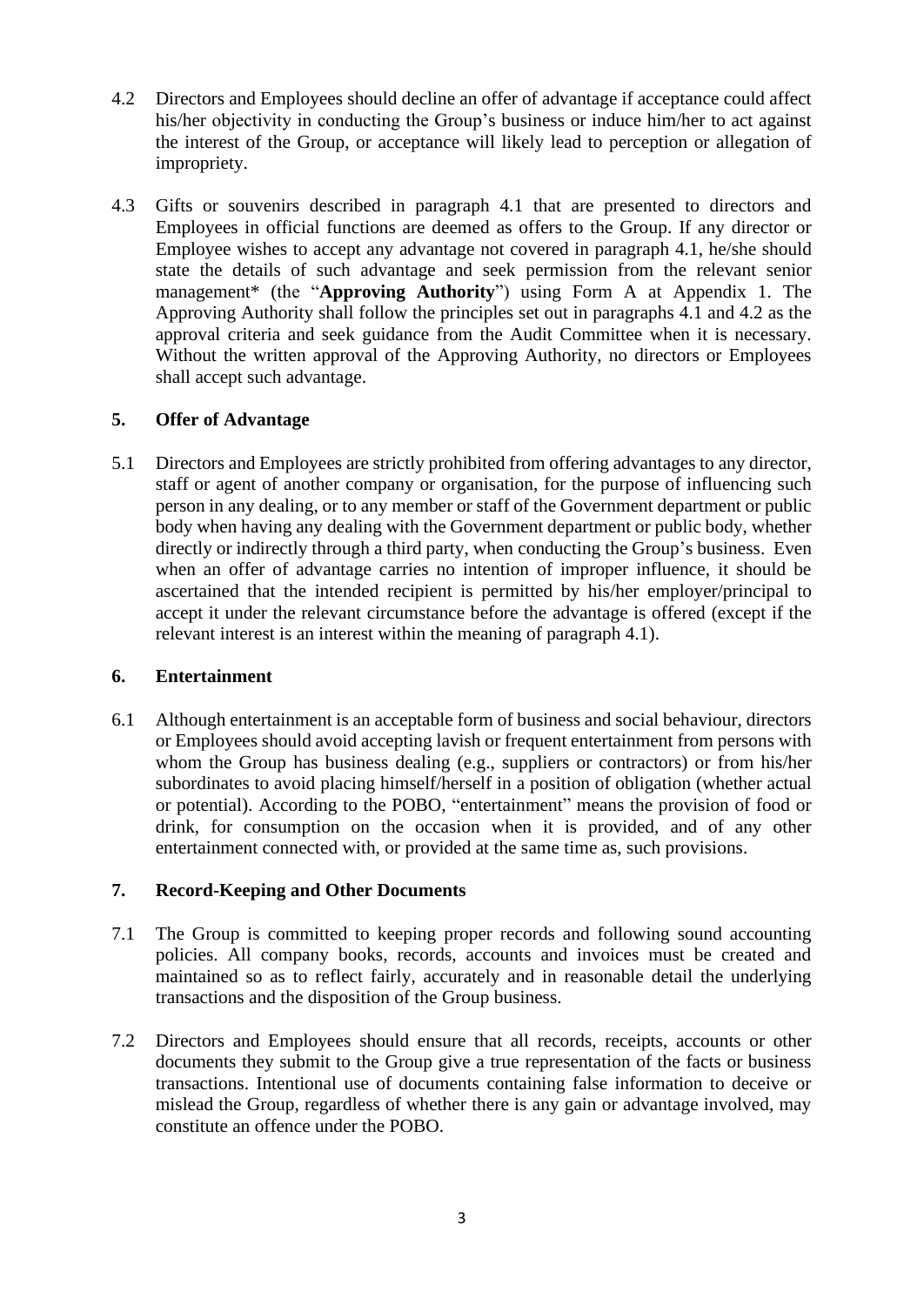## **8. Compliance with Laws of Hong Kong and in Other Jurisdictions**

8.1 Directors or Employees must comply with all Hong Kong/local laws and regulations, including but not limited to namely the POBO, guidance(s) issued by the Independent Commission Against Corruption and the Securities and Futures Commission, when conducting the Group's business, and also those in other jurisdictions when conducting business there or where applicable.

#### **9. Conflict of Interest**

- 9.1 Directors and Employees should avoid any conflict of interest situation (i.e. situation where their private interest conflicts with the interest of the Group) or the perception of such conflicts. When actual or potential conflict of interest arises, the director or Employee concerned should make a declaration to the Approving Authority through the reporting channel using Form B at Annex 2.
- 9.2 Some common examples of conflict of interest are described below but they are by no means exhaustive:
	- (a) A director or employee involved in a procurement exercise is closely related to or has financial interest in the business of a supplier who is being considered for selection by the Group.
	- (b) One of the candidates under consideration in a recruitment or promotion exercise is a family member, a relative or a close personal friend of the director or employee involved in the process.
	- (c) A director has financial interest in a company whose quotation or tender is under consideration by the Board.
	- (d) An employee undertaking part-time work with a contractor whom he/she is responsible for monitoring.
- 9.3 Upon receipt of a report on conflict of interest situation, the Approving Authority should as soon as practicable carry out follow-up actions and conduct preliminary investigation. Regardless of the outcome of the preliminary investigation, the Approving Authority should report the case and its preliminary findings to the Risk Management Committee and the Internal Control Department (to centrally record all cases). Where conflict of interest situation is identified upon further investigation, the Risk Management Committee should report to the Audit Committee, which will decide on the appropriate course of action to be taken depending on the actual situation of each case, such as to relieve the staff member of his involvement in the relevant task, ask the staff member to divest himself of certain investment, etc., and give clear direction or instruction to the staff concerned. All declarations and decisions or actions should be properly recorded. The Approving Authority should ensure the all directors and Employees' compliance with this instruction so as to effectively remove or mitigate the conflict of interest.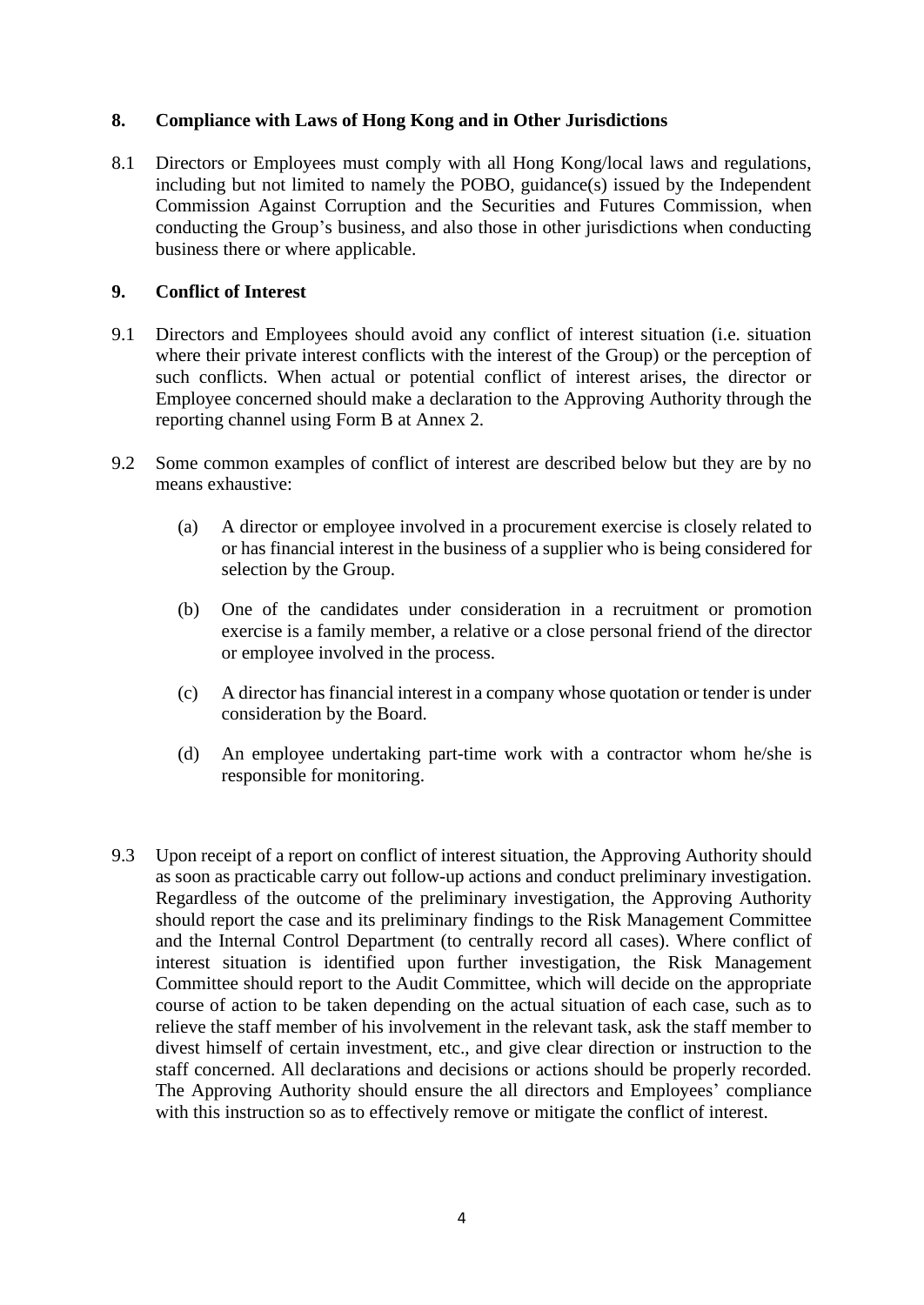### **10. Relationship with Suppliers, Contractors and Customers**

- 10.1 The Group is committed to dealing with its customers and suppliers in a fair, honest and professional manner, while seeking best value for the business. Potential suppliers are treated on an equal basis and no unmerited favouritism is to be shown in the procurement of goods and services. The Group conducts its procurement practices in a fair and transparent manner and directors and Employees must act with due care and diligence when evaluating prospective customers, contractors and suppliers.
- 10.2 The Group shall not deal with customers, contractors, suppliers and other potential business partners known to be paying bribes and/or engaging in corrupt activity. Appropriate levels of due diligence are to be conducted by adequately skilled persons in the selection and renewal of new and existing contractors, suppliers and other business partners (such as a joint venture partner) commensurate with the bribery and corruption risk associated with a particular relationship. Before the establishment of a business relationship with customer, appropriate and reasonable measures should be taken in identifying and verifying the customer's identity. All the relevant information should also be retained as record.

#### **11. Political and Charitable Contributions and Sponsorships**

- 11.1 It is the general policy of the Group not to make any form of donation to political associations or individual politicians. Directors and Employees must not use any funds or assets of the Group for contributions to any political party or candidate for public office. In addition, no director or Employee may make any political contribution as a representative of the Group or create the impression that he or she is acting as a representative of the Group. If any requests are made for political contributions, such requests should be referred to the Board via the Company Secretary (by email to [report@hisun.com.hk](mailto:report@hisun.com.hk) which should be accessed by the Internal Control Department and forwarded to the Company Secretary) for consideration.
- 11.2 If the charitable contributions and sponsorships will or may improperly influence the decision of others or allow others to obtain an improper advantage or may reasonably create such an impression, they may constitute a disguised form of bribery. Accordingly, charitable contributions and sponsorships are permitted by the Group only if they meet the criteria below:
	- a) Charitable contributions and sponsorships must be fully transparent and recorded fairly and accurately with all necessary details, including the recipient of charitable contribution and sponsorship, the identities of recipient and the responsible person of the Group, the relationship of parties involved and any declaration of interests (if applicable), the amount of charitable contributions and sponsorships and etc.;
	- b) Always obtain and retain a receipt or other written acknowledgement for any charitable contribution and sponsorship made. All relevant information should be available at all time for the Audit Committee's inspection; and
	- c) No charitable contribution and sponsorship should be made from private account.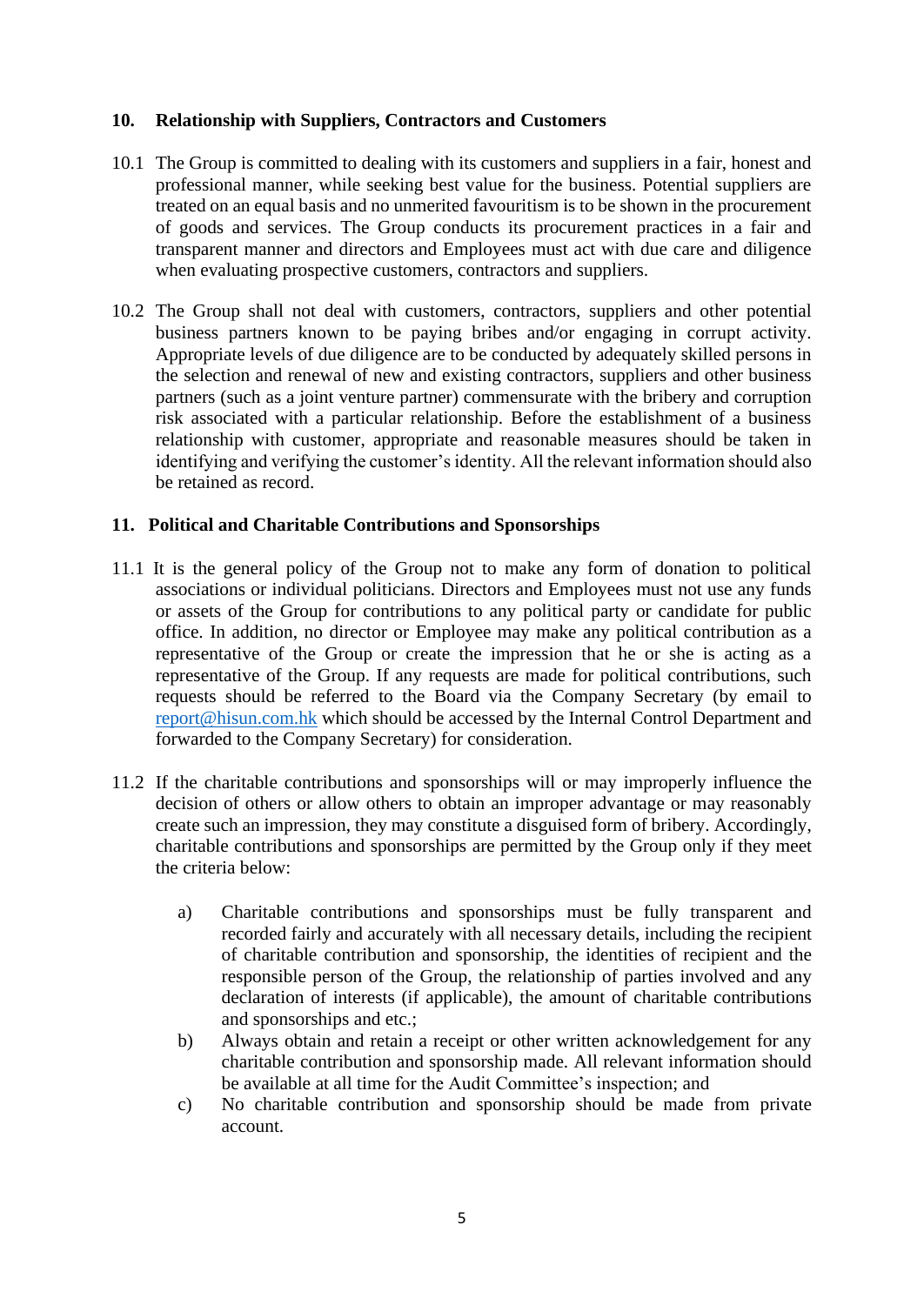#### **12. Reporting of Corruption and Suspicious Activity**

- 12.1 Every report (the "**Report**") shall be made in person or in writing (i) by post to the relevant senior management\* of the Group Company at the relevant address of the Group Company; and (ii) by email to report@hisun.com.hk (accessed by personnel of the Internal Control Department) or by post to Hi Sun Technology (China) Limited – "Internal Control Department", at Room 2515, 25/F, Sun Hung Kai Centre, 30 Harbour Road, Wanchai, Hong Kong.
- 12.2 The Internal Control Department will centrally record all the Reports and the corresponding follow up actions in the Whistleblowing Register.
- 12.3 If any personnel of the Internal Control Department or the senior management\* of the Group Company is being complained against, or the whistleblower himself/herself is a staff of the Company, the senior management\* of the Group Company, an external party or any person who is unable to report to the senior management\* with whatever reason, the Report should be made by post addressed to the Chairman of the Risk Management Committee at the same address. Such Report should be addressed by the Risk Management Committee or personnel as designated by the Risk Management Committee who should report to the Audit Committee in due course.
- 12.4 If any member of the Risk Management Committee is being complained against, the Report should be made by post addressed to the Chairman of the Audit Committee at the same address. Such Report should be addressed by the Audit Committee or personnel as designated by the Audit Committee.
- 12.5 Reports will be treated as confidential to the extent permitted by law. No director or Employee will be disciplined for reporting a concern in good faith, even if the concerns turn out to be unsubstantiated. However, the Group will take disciplinary action against directors and Employees who intentionally provides false or malicious information in connection with an alleged violation of the law or with this Policy. Investigation of the Reports shall be conducted in accordance with the provisions set out in the Whistleblowing Policy of the Group.
- 12.6 Any director or Employee who violates this Policy will be subject to disciplinary actions, which may include dismissal or termination of contracts, where appropriate.

#### **13. Investigation Process**

- 13.1 After the senior management\* of the Group Company receives the Report, it shall carry out follow-up actions in a timely manner including understanding the details of the Report, gathering evidence and information for an effective investigation and report to the Chairman of the Risk Management Committee and the Internal Control Department (to centrally record all the Reports).
- 13.2 Upon receipt of the report from the relevant senior management of the Group Company by the Risk Management Committee (or from whistleblower making complaint in accordance with paragraph 12.3), the Risk Management Committee shall follow up the Report and determine the delegation of power and any appropriate disciplinary action in accordance with the principle set out in paragraph 13.5.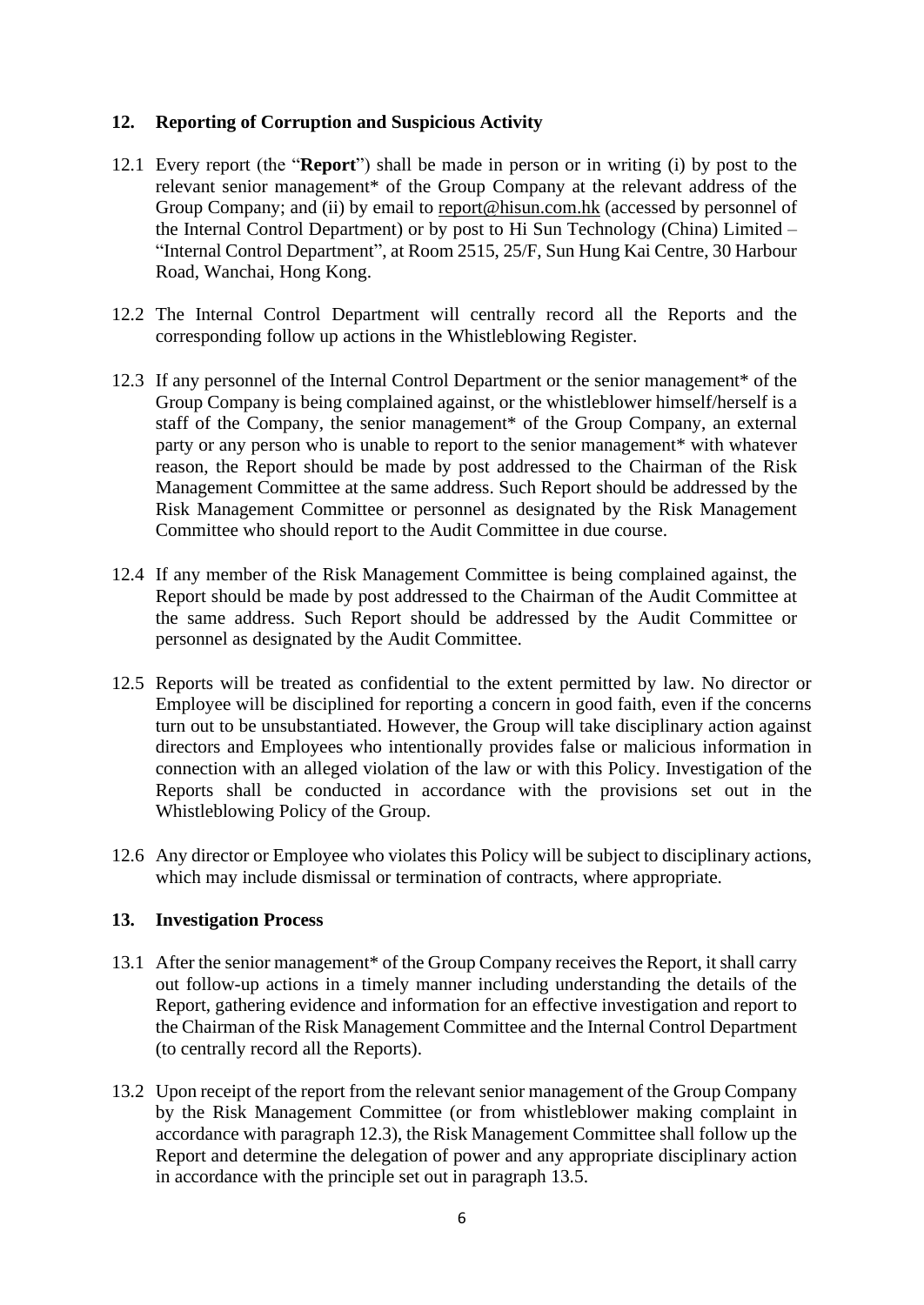- 13.3 Upon receipt of the Report from whistleblower making complaint against the Risk Management Committee in accordance with paragraph 12.4, the Audit Committee shall handle the Report and determine the delegation of power and any appropriate disciplinary action.
- 13.4 The format and length used in handling the Report will vary depending upon the nature and particular circumstances of each Report made. Where appropriate, the Risk Management Committee (or the Audit Committee whose shall handle the Report in accordance with paragraph 13.3) may:
	- a) investigate internally or delegate the investigation's responsibilities to the relevant senior management<sup>\*</sup> of the Group Company or other department(s) or person(s);
	- b) refer the Report to the external auditor;
	- c) refer the Report to the relevant public/regulatory bodies or report to law enforcement agency (if there is reasonable suspicion of criminal activity);
	- d) form the subject of any other actions in the best interest of the Group; and/or
	- e) report to the Audit Committee to carry out follow-up action, if appropriate.
- 13.5 The Risk Management Committee shall, with reference to the opinion of the senior management\*, determine the disciplinary action to be taken against the director or Employee for the violation of this Policy.
- 13.6 Any internal inquiry should not jeopardise any investigation by a law enforcement agency. The Company will report any violations to the relevant authorities or law enforcement agencies as if it considers appropriate and preserve all potential evidence forthwith.
- 13.7 The Risk Management Committee shall bring to the attention of the Audit Committee and the Board of the Company any material incidents which may cause significant impact to the Group.

#### **14. Communication and Training**

- 14.1 The Group Company should ensure that directors and Employees of the Group are informed about and understand this Policy, including applicable local procedures and requirements, and that there is a clear procedure for reporting actual or suspected breaches of this Policy and suspicious activity. Each Group company should make this Policy available to all directors and Employees and to provide briefings to new Employees thereon. Key Employees should receive regular training relating to fraud, bribery, corruption, money laundering and financing of terrorism or non-compliance of the POBO risks faced by their departments, as well as the relevant laws, regulations and standards of conduct.
- 14.2 No director or Employee shall suffer demotion, penalty, or other adverse consequences for refusing to pay bribes (even if such refusal may result in the Group losing business).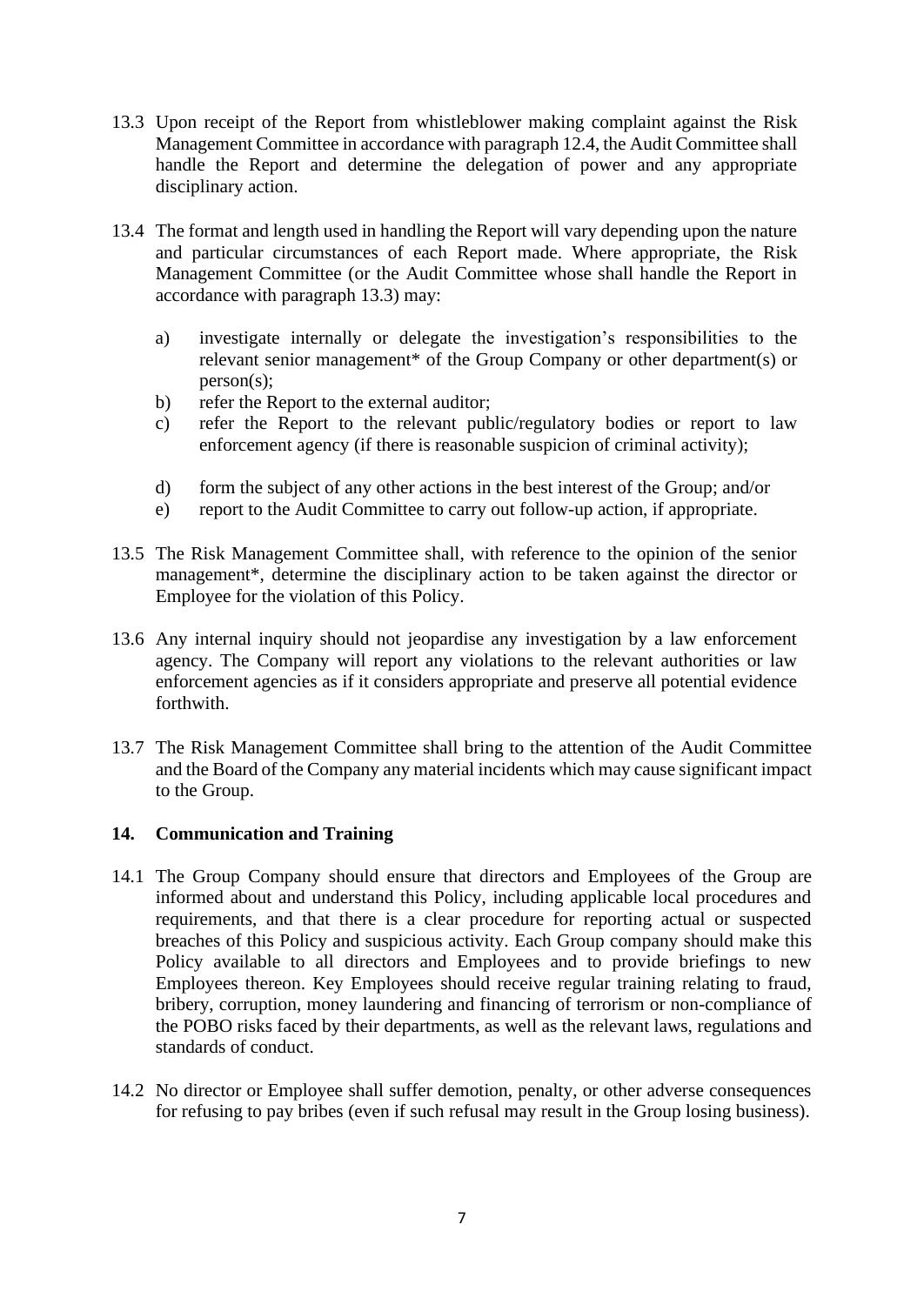## **15. Compliance with the Policy**

15.1 It is the responsibility of every director and Employee of the Group to understand and comply with this Policy whether performing his duties of the Group in or outside Hong Kong. Managers and supervisors should also ensure that the staff under their supervision understand well and comply with this Policy.

## **16. Review**

16.1 The Company shall review this Policy periodically to ensure its continuous effectiveness.

\* Senior management refers to the same persons referred to in the Company's annual report.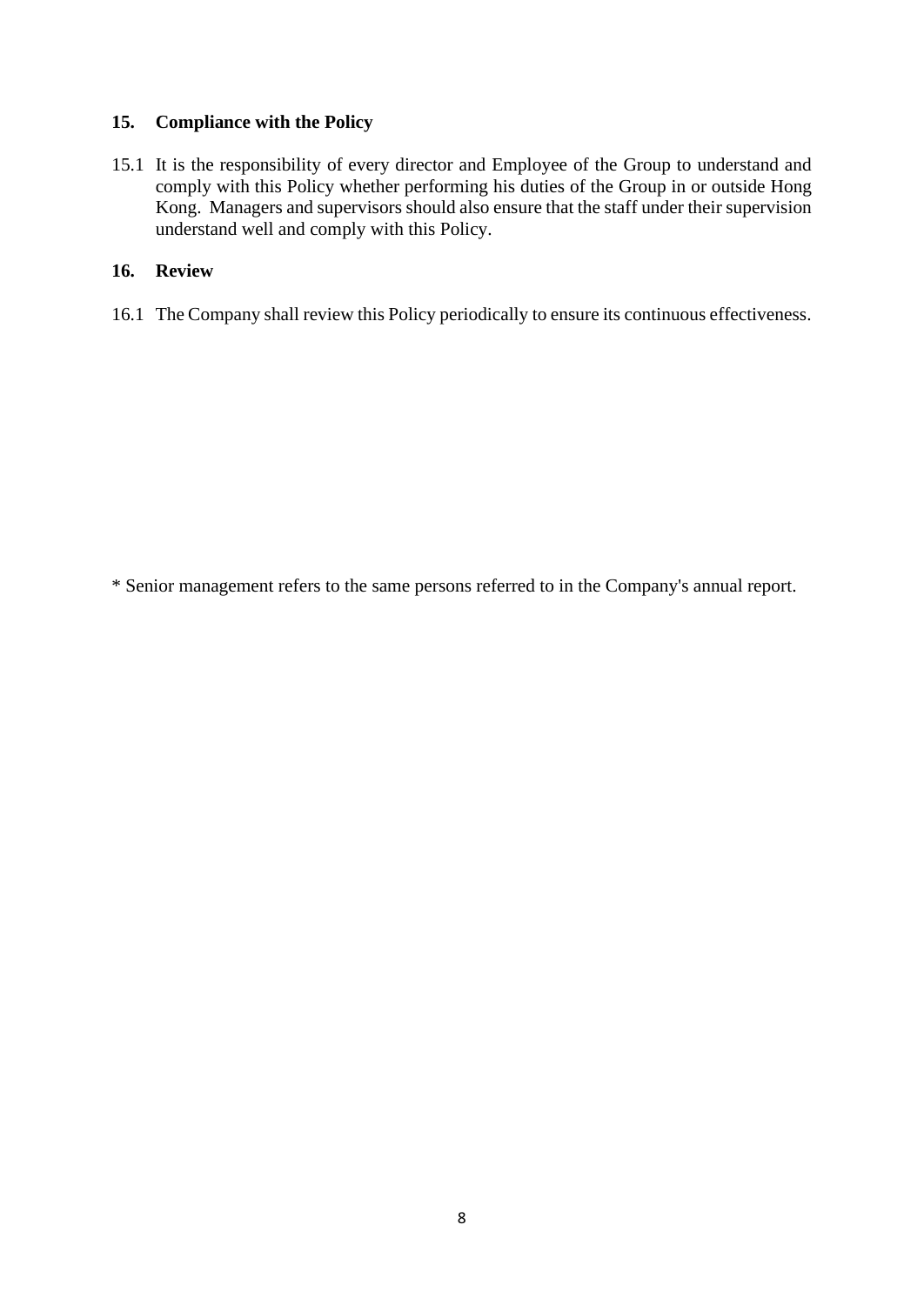# **HI SUN TECHNOLOGY (CHINA) LIMITED REPORT ON GIFTS/ADVANTAGES**

**Annex 1 Form A**

#### **Part A** – **To be completed by staff with gifts or advantages was/is to received (the "Receiving Staff")**

| $\mathrm{To}$ :                      |  | (Approving Authority)                                                                         |               |  |
|--------------------------------------|--|-----------------------------------------------------------------------------------------------|---------------|--|
|                                      |  | Description of Offeror:<br>Name & Title :<br>Company:<br>Relationship (Business / Personal) : |               |  |
|                                      |  | Occasion on which the Gift/Advantage<br>was $\ell$ is to be received :                        |               |  |
|                                      |  | Description $&$ (assessed) value of the<br>Gift/Advantage:                                    |               |  |
| <b>Suggested Method of Disposal:</b> |  |                                                                                               | <b>Remark</b> |  |
| $($ )                                |  | Retain by the Receiving Staff                                                                 |               |  |
| $\left($                             |  | Retain for display / as a souvenir in the office                                              |               |  |
| (                                    |  | Share among the office                                                                        |               |  |
| $($ )                                |  | Reserve as lucky draw prize at staff function                                                 |               |  |
| $\left($                             |  | Donate to charitable organisation                                                             |               |  |
|                                      |  | Return to offeror                                                                             |               |  |
| $\left($                             |  | Others (please specify):                                                                      |               |  |

(Name of the Receiving Staff) (Date) (Title / Department) -------------------------------------------------------------------------------------------------------------------

#### **Part B – To be completed by Approving Authority**

#### To : (Name of the Receiving Staff)

The recommended method of disposal is \**approved / not approved*. \*The gift/advantage concerned should be disposed of by way of :

(Date) (Title / Department) *\*Delete as appropriate*

\_\_\_\_\_\_\_\_\_\_\_\_\_\_\_\_\_\_\_\_\_\_\_\_\_\_\_\_\_

\_\_\_\_\_\_\_\_\_\_\_\_\_\_\_\_\_\_\_\_\_\_\_\_\_\_\_\_\_

<sup>(</sup>Name of Approving Authority)